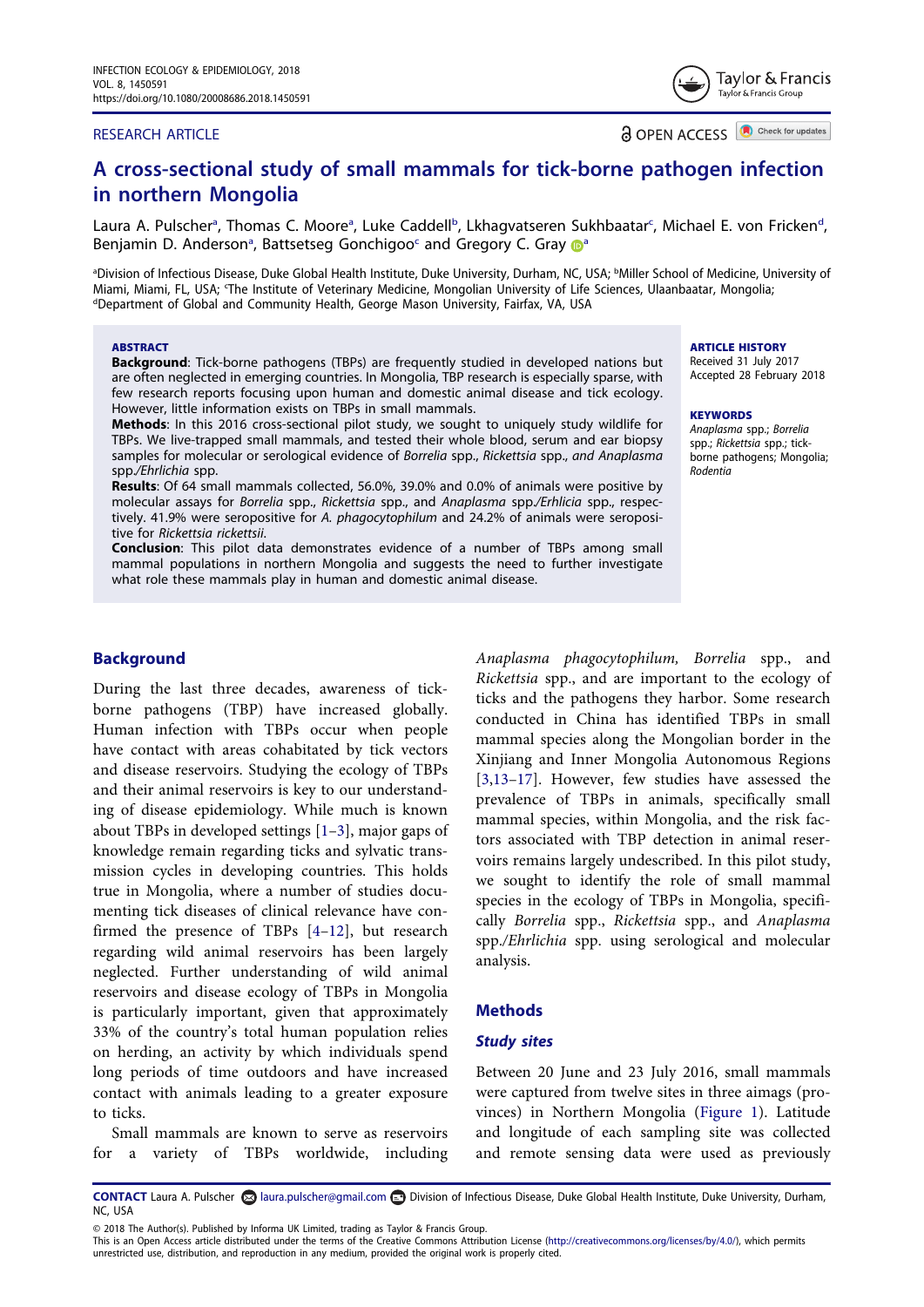

<span id="page-1-0"></span>Figure 1. Map of animal trapping locations in northern Mongolia.

<span id="page-1-2"></span>described [[18\]](#page-6-2) to provide basic landscape differences among sampling areas, including normalized density vegetation index (NDVI), land surface temperature (LST), and elevation.

#### Small mammal sampling

Tomahawk traps or Sherman traps were baited with a mix of oat, grain, potato and peanut butter for 1–2 nights, for a total of 17 trap-nights. Traps were placed near small mammal burrows that had clear indications of recent small mammal activity including fresh scratched dirt and droppings in front of burrows. Traps were set between 7:00 PM and 10:00 PM and checked every 4–6 hours for the presence of small mammals.

Small mammals captured were anesthetized with ketamine (50 mg/Kg) and assessed for species and gender by a veterinarian. Samples collected from small mammals included: (1) one  $2 \times 2$  mm ear biopsy placed in 70% EtOH, (2) one serum sample placed onto blood sampling paper (Toyo Roshi Kaisha, Ltd., Tokyo, Japan), and (3) approximately 100 uL of whole blood preserved in 20 uL 10 mM EDTA/100 uL. Whole blood samples were kept refrigerated at 4°C and ear biopsy and blood sampling paper was kept at room temperature until further

analysis at the Institute of Veterinary Medicine, Ulaanbaatar, Mongolia.

### PCR assays

Nucleic acid was extracted from whole blood and ear biopsy samples using the TIANamp Genomic DNA Kit (Tiangen Biotech (Beijing) Co., LTD, Beijing, China), and screened for Borrelia spp. by PCR targeting the rrs-rr1A IGS gene, as previously described [\(Table 1](#page-1-1)) [\[19](#page-6-3)]. In addition, nucleic acid extracts were screened for (1) Rickettsia spp. targeting the gltA gene (citrate synthase gene) [\[20](#page-6-4)] and (2) Anaplasma spp./Ehrlichia spp. targeting the 16S rRNA gene ([Table 1\)](#page-1-1) [[21](#page-6-5)[,22](#page-6-6)]. Samples were compared against known positive tick pool samples from another study that was previously sequenced and identified as Rickettsia raoultii [\[23](#page-6-7)], Anaplasma phagocytophilum, Ehrlichia muris, or Borrelia garinii.

<span id="page-1-6"></span>Amplified PCR products were loaded on a 2% gel for electrophoresis and stained with ethidium bromide before visualizing through an ultra violet trans-illuminator  $(ENDURO^{TM}$  GDS, Labnet International, Edison, NJ, USA). Small mammals were determined to be actively infected with Borrelia spp., Rickettsia spp., or Anaplasma spp./ Ehrlichia spp. if whole blood samples were positive by PCR. Additionally, if ear biopsy samples were positive by PCR, animals were determined positive for Borrelia spp. [[24](#page-6-8)–[26](#page-6-9)].

### <span id="page-1-7"></span>Indirect fluorescent assay

<span id="page-1-5"></span><span id="page-1-4"></span><span id="page-1-3"></span>Serum samples were assessed for antibodies against Rickettsia rickettsii and Anaplasma phagocytophilum using indirect fluorescent assays (IFA). Blood sampling paper was cut into small pieces and soaked in 0.4 mL of PBS for 60 minutes at room temperature. Samples were compared against positive Rickettsia and Anaplasma serum controls (Protatek International, Inc., Minnesota, USA). Serum was diluted at 1:50 for unknown samples or 1:200 for control serum, applied to antigen slides (Protatek International, Inc., Minnesota, USA) and incubated

<span id="page-1-1"></span>Table 1. List of primers used to conduct molecular analyses for Borrelia spp., Rickettsia spp., and Anaplasma spp./Ehrlichia spp.

| Target Gene                                | Primers           | Sequence (5'-3')             | Fragment size (bp) | References |
|--------------------------------------------|-------------------|------------------------------|--------------------|------------|
| rrs-rr1A IGS for Borrelia spp.             | BF1               | GTATGTTTAGTGAGGGGGGTG        | Various            | [19]       |
|                                            | BR <sub>1</sub>   | GGATCATAGCTCAGGTGGTTAG       |                    |            |
|                                            | BF <sub>2</sub>   | AGGGGGGTGAAGTCGTAACAAG       |                    |            |
|                                            | BR <sub>2</sub>   | GTCTGATAAACCTGAGGTCGGA       |                    |            |
| gltA for Rickettsia spp.                   | CS <sub>2</sub> d | ATGACCAATGAAAATAATAAT        | 381 bp             | [20]       |
|                                            | CSEndr            | <b>CITATACTCTCTATGTACA</b>   |                    |            |
|                                            | RpCS877p          | GGGGACCTGCTCACGGCGG          |                    |            |
|                                            | RpCS1258n         | ATTGCAAAAAGTACAGTGAACA       |                    |            |
| 16S rRNA for Anaplasma spp./Ehrlichia spp. | Ehr1              | AACGAACGCTGGCGGCAAGC         | 524 bp             | [21, 22]   |
|                                            | Ehr <sub>2</sub>  | AGTAYCGRACCAGATAGCCGC        |                    |            |
|                                            | Ehr <sub>3</sub>  | TGCATAGGAATCTACCTAGTAG       |                    |            |
|                                            | Ehr4              | <b>CTAGGAATTCCGCTATCCTCT</b> |                    |            |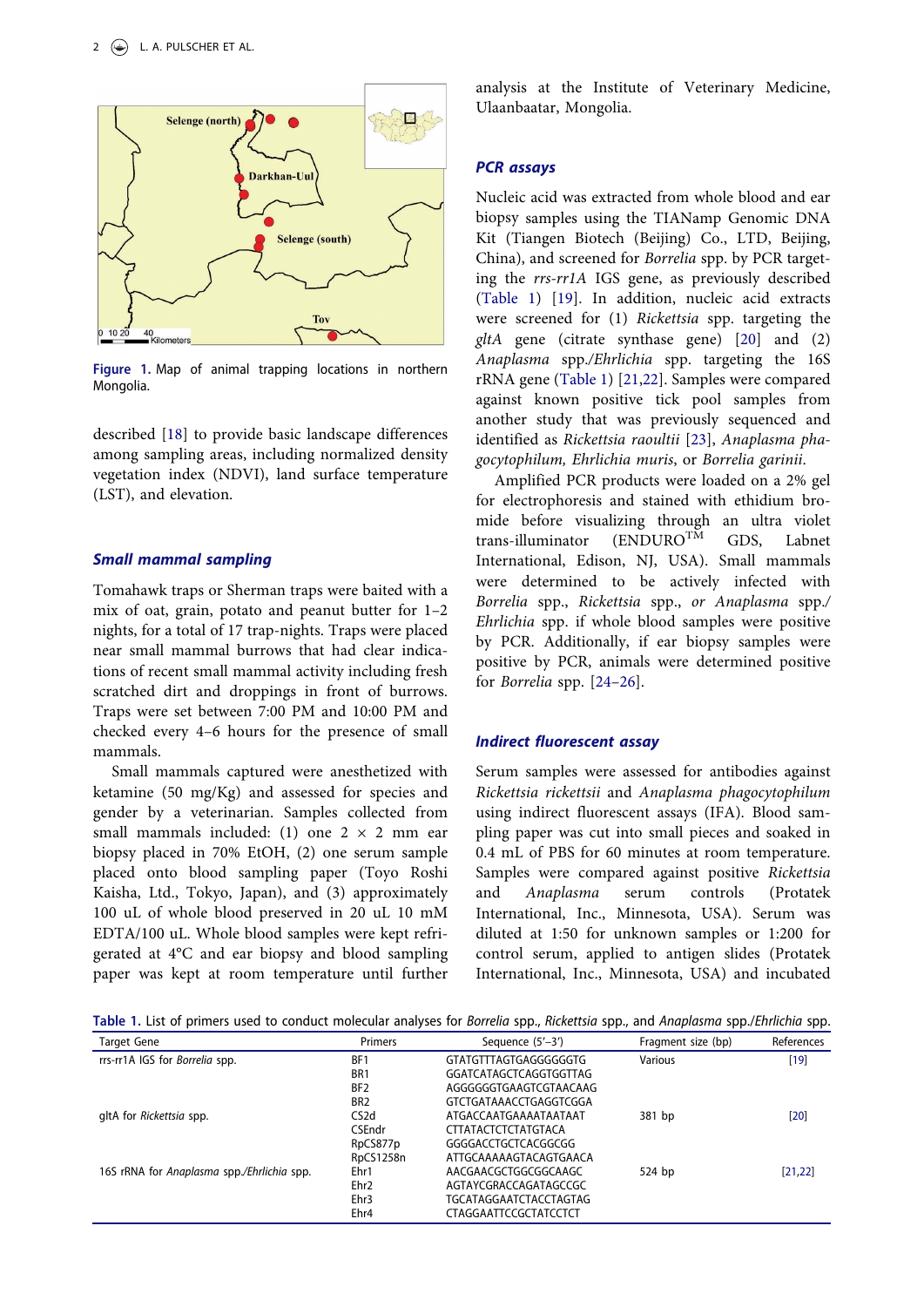with a wet paper towel at 37°C for 45 minutes. Slides were then washed twice in PBS on a shaker for three minutes and incubated with A/G FITC secondary conjugate (BioVision, California, USA) diluted 1:100 for R. rickettsii and 1:200 for A. phagocytophilum at 37°C for 45 minutes. Slides were washed for 3 minutes in PBS on a shaker and stained with three drops of Erichrome T-Black (Sigma-Aldrich, St. Louis, MO, USA) for 3 minutes. Slides were dried and evaluated using a fluorescent microscope. Shiny green cytoplasmic inclusion bodies, or a 'starry night' array, were considered positive for antibodies in serum sample against Rickettsia and Anaplasma antigen [\[11](#page-5-4)].

### **Results**

A total of 64 small mammals were captured in twelve locations across three northern aimags. Vegetation differed slightly among sites with lower vegetation in Darkhan-Uul sites in comparison to Selenge and Tuv aimag ([Table 2](#page-2-0)). Elevation varied the most between aimags with the highest elevation in Tuv aimag and the lowest elevation in Darkhan-Uul aimag ([Table 2\)](#page-2-0).

Six species of animal were captured including 21 Mongolian gerbils (Meriones unguiculatus), 19 ground squirrels (Spermophilus spp.), 17 striped dwarf hamsters (Cricetulus barabensis), 4 Siberian

<span id="page-2-0"></span>Table 2. Landscape variables in Darkhan-Uul, Selenge and Tuv aimags. Data on mean elevation, minimum land surface temperature and maximum normalized density vegetation index was collected over a period of four years as previously described [\[22](#page-6-6)].

|                 | Mean<br>Elevation | Minimum Land<br>Surface | Maximum<br>Normalized |
|-----------------|-------------------|-------------------------|-----------------------|
|                 | Above Sea         | Temperature             | Density               |
| Aimag           | Level             | (°C)                    | Vegetation Index      |
| Darkhan-Uul     | 788.14            | $-21.5$                 | 1637                  |
| Selenge (north) | 832.97            | $-25.6$                 | 1799                  |
| Selenge (south) | 942.98            | $-22.1$                 | 1827                  |
| Tuv             | 1343.72           | $-18.7$                 | 1730                  |

chipmunks (Tamius sibiricus), 2 Daurian pika (Ochotona dauurica), and one field mouse (Apodemus spp.). Of the 64 small mammals captured 62 serum samples, 61 ear biopsy samples, and 49 whole blood samples were collected.

# PCR active infections

Thirty-five (56.4%) of 62 animals tested were PCR positive for Borrelia spp. in either whole blood or ear biopsy tissues of which 11/49 (22.4%) whole blood samples and 29/69 (47.5%) ear biopsy samples were positive for Borrelia spp. and five animals were positive in both whole blood and ear biopsy samples. Fourteen (74%) of 19 ground squirrels, 10 (59%) of 17 striped dwarf hamsters, 10 (50%) of 20 Mongolian gerbils, and one (25%) of four Siberian chipmunks were PCR-positive for Borrelia spp. The highest prevalence of Borrelia spp. was found in animals captured in Tuv aimag (75% among 16 animals), followed by Darkhan-Uul aimag (64% among 11 animals), and Selenge aimag (46% among 35 individual animals) [\(Table 3](#page-2-1)).

Nineteen (39%) of 49 whole blood samples were PCR-positive for Rickettsia spp., of these 17/18 (94.4%) were from Mongolian gerbils, 1/11 (9.1%) from striped dwarf hamsters, and 1/17 (5.9%) from ground squirrels. Animals captured in Tuv aimag had the highest prevalence of Rickettsia spp. (60% among 10 animals), followed by Selenge aimag (34% among 29 animals) and Darkhan-Uul aimag (30% among 10 animals) [\(Table 3\)](#page-2-1). No samples tested positive by PCR for Anaplasma spp./Ehrlichia spp.

# Seropositivity of tick-borne pathogens in small mammals

Evidence of previous infection of Rickettsia spp. was detected in serum of 15 (24.2%) of 62 animals consisting of 6 (30%) of 20 Mongolian gerbils, 1 (25%) of

<span id="page-2-1"></span>

| Table 3. Summary of molecular and serological results by location and small mammal species. |                       |  |  |  |  |
|---------------------------------------------------------------------------------------------|-----------------------|--|--|--|--|
|                                                                                             | $DCD$ $D = 1$ $(0/1)$ |  |  |  |  |

|             |                       | PCR Positive (%)           |                 |                               | Seropositivity (%) |               |
|-------------|-----------------------|----------------------------|-----------------|-------------------------------|--------------------|---------------|
| Aimag       | <b>Species</b>        | Borrelia spp. <sup>a</sup> | Rickettsia spp. | Anaplasma spp./Ehrlichia spp. | A. phagocytophilum | R. rickettsii |
| Darkhan-Uul | Ground squirrel       | 83.3% (5/6)                | $0.0\%$ (0/6)   | $0.0\%$ (0/6)                 | 66.7% (4/6)        | $0.0\%$ (0/6) |
|             | Striped dwarf hamster | 100% (1/1)                 |                 |                               | 100.0% (1/1)       | $0.0\%$ (0/1) |
|             | Mongolian gerbil      | 25.0% (1/4)                | 75.0% (3/4)     | $0.0\%$ (0/4)                 | 50.0% (2/4)        | 50.0% (2/4)   |
|             | Total Darkhan-Uul     | 63.6%                      | 30.0%           | $0.0\%$                       | 63.6% (7/11)       | 18.2% (2/5)   |
| Selenge     | Mongolian gerbil      | 25.0% (2/8)                | 100.0% (8/8)    | $0.0\%$ (0/8)                 | 25.0% (2/8)        | 25.0% (2/8)   |
|             | Ground squirrel       | 66.7% (6/9)                | 14.3% (1/7)     | $0.0\%$ (0/7)                 | 22.2% (2/9)        | 22.2% (2/9)   |
|             | Striped dwarf hamster | 50.0% (7/14)               | $9.1\%$ (1/11)  | $0.0\%$ (0/11)                | 50.0% (7/14)       | 28.6% (4/14)  |
|             | Siberian chipmunk     | 25.0% (1/4)                | $0.0\%$ (0/3)   | $0.0\%$ (0/3)                 | 50.0% (2/4)        | 25.0% (1/4)   |
|             | <b>Total Selenge</b>  | 45.7%                      | 34.5%           | $0.0\%$                       | 37.1% (13/35)      | 25.7% (9/35)  |
| Tuv         | Ground squirrel       | 75.0% (3/4)                | $0.0\%$ (0/4)   | $0.0\%$ (0/4)                 | 75.0% (3/4)        | 50.0% (2/4)   |
|             | Daurian pika          | $0.0\%$ (0/1)              |                 |                               | $0.0\%$ (0/1)      | $0.0\%$ (0/1) |
|             | Field mouse           | $0.0\%$ (0/1)              |                 |                               | $0.0\%$ (0/1)      | $0.0\%$ (0/1) |
|             | Mongolian gerbil      | 87.5% (7/8)                | 100.0% (6/6)    | $0.0\%$ (0/6)                 | 12.5% (1/8)        | 25.0% (2/8)   |
|             | Striped dwarf hamster | 100.0% (2/2)               |                 |                               | 100.0% (2/2)       | $0.0\%$ (0/2) |
|             | <b>Total Tuv</b>      | 75.0%                      | 60.0%           | $0.0\%$                       | 37.5% (6/16)       | 25.0% (4/16)  |
|             | <b>Grand Total</b>    | 56.4% (35/62)              | 38.8% (19/49)   | $0.0\%$ (0/49)                | 41.9% (26/62)      | 24.2% (15/62) |

<sup>a</sup>Indicates molecular detection in whole blood or ear biopsy samples.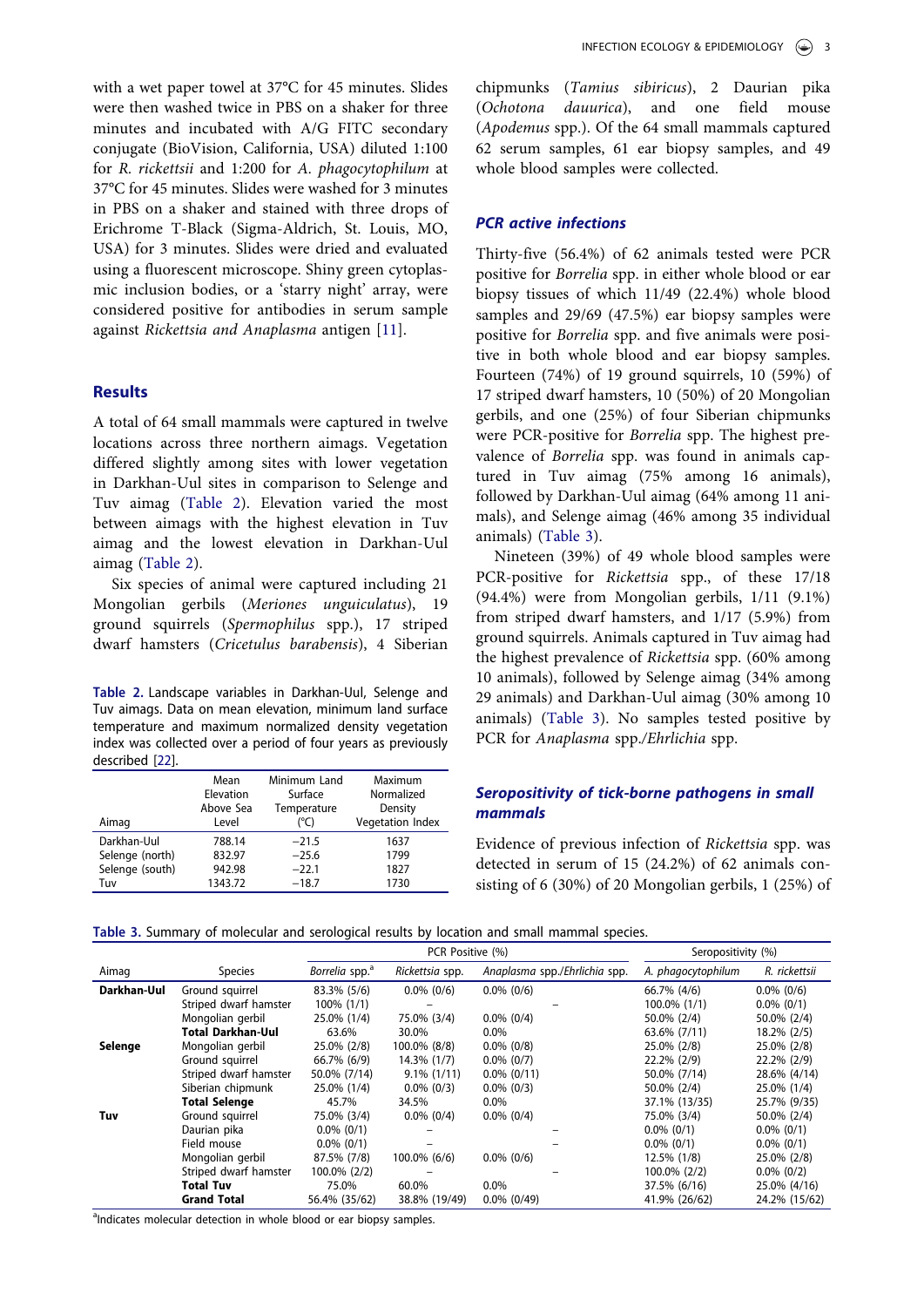4 Siberian chipmunks, 4 (23.5%) of 17 striped dwarf hamsters, and 4 (21.0%) of 19 ground squirrels. Animals captured in Selenge aimag had the highest prevalence of previous infection with Rickettsia spp. (26.0%, 9/35 animals), followed by Tuv aimag (25.0%, 4/16 animals) and Darkhan-Uul aimag (18.0%, 2/11 animals) ([Table 3\)](#page-2-1).

Evidence of previous infection with Anaplasma spp. was present in serum of 26 (41.9%) of 62 serum samples collected [\(Table 3\)](#page-2-1). Of these, 10 (58.8%) of 17 striped dwarf hamsters, 2 (50%) of 4 Siberian chipmunks, 9 (47.4%) of 19 ground squirrels, and 5 (25%) of 20 Mongolian gerbils had antibodies present for Anaplasma spp. Seroprevelance of Anaplasma spp. was highest in small mammals captured in Darkhan-Uul aimag (64.0%, 7/11 animals), followed by Tuv aimag (38.0%, 6/16 animals) and Selenge aimag (37.0%, 13/35 animals) ([Table 3\)](#page-2-1).

### **Discussion**

This report is part of a limited body of research describing the prevalence of tick-borne pathogens among small mammal reservoirs in Mongolia. While speciation of pathogens was not possible in this pilot study, PCR results suggest that there is a high prevalence of Borrelia spp. (56.4%) and Rickettsia spp. (38.8%) in a number of small mammal species captured in this study. There was also high geographic distribution of infection of Borrelia spp. (46.0–75%) and Rickettsia spp. (30–60%). There was no molecular evidence of Anaplasma spp./Ehrlichia spp. in any host species, however serum samples collected had a high antibody response to A. phagocytophilum (41.9%).

### Small mammals as competent reservoirs of tickborne pathogens

<span id="page-3-5"></span><span id="page-3-2"></span>Prior studies identified a high prevalence of Borrelia spp. in I. pursulcatus ticks in Selenge aimag further providing evidence that rodents likely harbor Borrelia spp. in northern Mongolia [\[9](#page-5-5),[10\]](#page-5-6). While Dermacentor spp. was the only tick species identified on animals captured during this study, I. persculcatus ticks were present in these sampled areas suggesting that Borrelia spp. were also likely present in animal reservoirs captured [\[3](#page-5-1)]. The most common strains of Borrelia spp. circulating in Mongolia are B. afzelii, B. bavariensis and B. garinii [\[9](#page-5-5),[10](#page-5-6)], all of which are reservoired in rodents and are commonly found to transmit to humans. B. garinii in particular has been identifed in hamster [[13,](#page-6-0)[27](#page-6-10)] and sibirian chipmunk species [\[26](#page-6-9)] in neighborhing China. While ground squirrels and Mongolian gerbils have not been identified as hosts of Borrelia in Mongolia's neighborhing countries, research out of the United States has found

<span id="page-3-6"></span>California gray squirrels as competant reservoirs for Borrelia spp. [[28\]](#page-6-11) and Mongolian gerbils have historically been used in experimental studies as reservoirs for Borrelia spp. [[29](#page-6-12)[,30](#page-6-13)] suggesting that they too could be competant reservoirs.

<span id="page-3-7"></span><span id="page-3-3"></span><span id="page-3-1"></span>Prior studies found a large variation of prevalence of infection of Rickettsia spp. in ticks ranging from 12.5% to 97.0% in northern Mongolia [\[5](#page-5-7),[14,](#page-6-14)[31](#page-6-15)]. Rickettsia raoultii is the dominant SFGR species circulating in D. nuttalii ticks in northern Mongolia with prevalence ranging between 66 and 97.0% [\[5](#page-5-7),[12\]](#page-5-3) suggesting that Rickettsia raoultii could be circulating in small mammals captured in this study. In our study, Mongolian gerbils had a very high prevalence of Rickettsia spp. in comparison to other small mammal species. While we could not find supporting evidence for spotted fever group rickettsiosis (SFGR) circulating in Mongolian gerbils in surrounding regions, they have been known to reservoir SFGR in other parts of the world [\[32](#page-6-16)]. Other rodents have also been found to reservoir SFGR in China, suggesting that our rodent population could be reservoiring SFGR [[16\]](#page-6-17). However, due to financial constraints and time we were not able to sequence samples and therefore it is likely that we are detecting other rickettsial species such as scrub typhus, Orientia tsutsugamushi, which has been identified in Inner Mongolia and is known to circulate in small mammals [[2\]](#page-5-8). Therefore, we cannot definitively say that SFGR is circulating in the population but suggest that further research is warranted to assess this question further as SFGR is highly prevalent in ticks in this area.

<span id="page-3-9"></span><span id="page-3-8"></span><span id="page-3-4"></span><span id="page-3-0"></span>While we did not identify any molecular evidence of Anaplasma spp./Ehrlichia spp. in reservoir hosts we found a high response to antibody response to A. phagocytophilum. Previous studies in the United Kingdom found that prevalence rates in rodents was highly seasonal and could be linked to peak nymphal or adult tick seasons [[33](#page-6-18)]. Most of the ticks found on the rodents captured in this study were larvae which could be why we don't see any active infections in captured rodents but did see antibody responses to A. phagocytophilum. Anaplasma spp. has also been shown to have variable durations of infection with some rodent species having longer persistence of infection than others [\[33](#page-6-18)]. This could in part be due to their immunity to infection or other attributes such as size of rodent. For example, it is thought that older animals may have a higher immunity to infection in comparison to juveniles [[33,](#page-6-18)[34](#page-6-19)]. Alternatively, larger rodents might be more susceptible to infection based on the mere fact that they can sustain a larger population of ticks and hence are more likely to become infected. Previous reports regarding the prevalence of Anaplasma spp. in Mongolia have also found similarly low prevalence in ticks suggesting that Anaplasma spp. may not be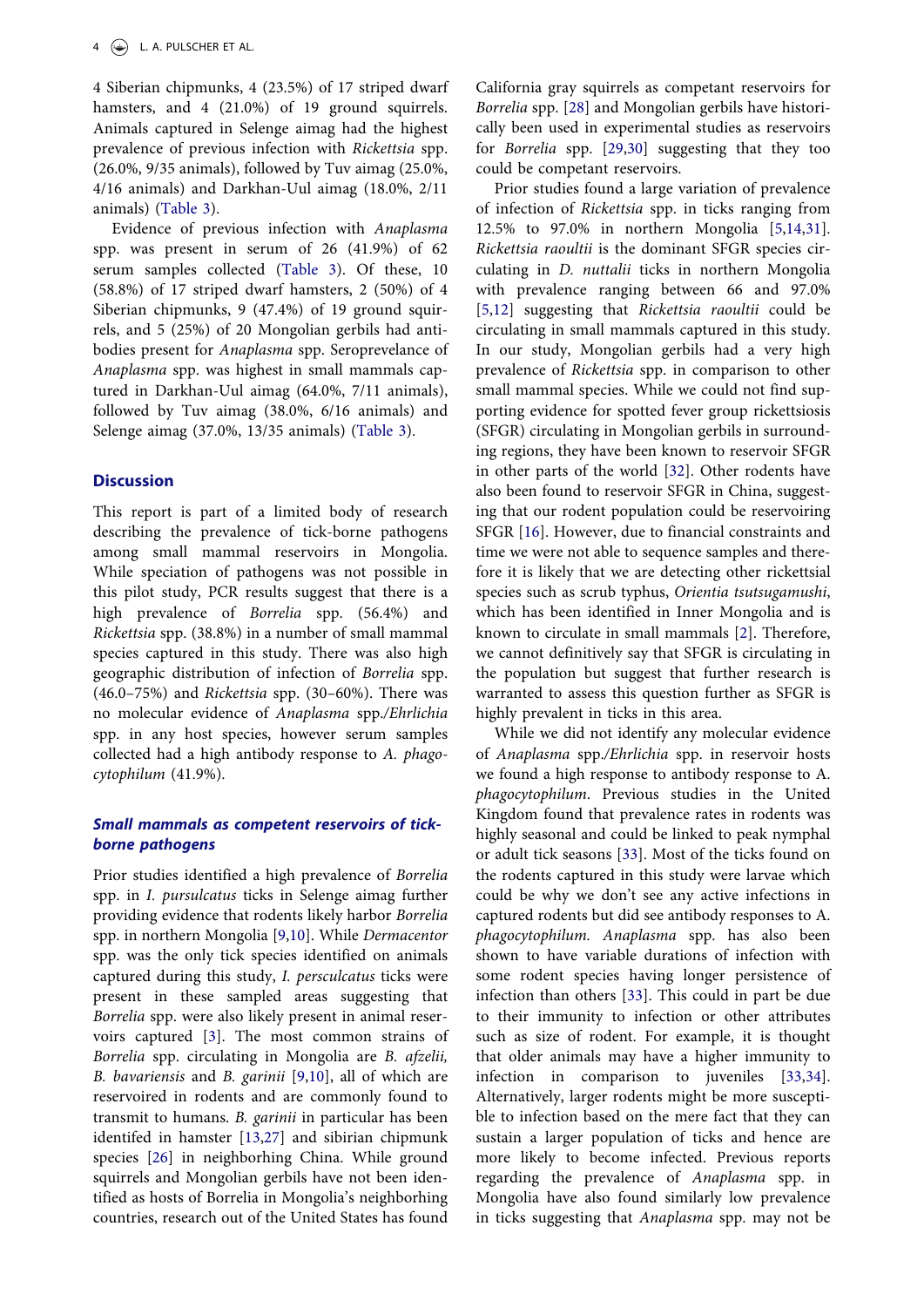<span id="page-4-2"></span>highly prevalent in small mammals in this area or it is highly seasonal [[4](#page-5-2)[,9](#page-5-5),[35\]](#page-6-20). In regards to reservoir competence, striped dwarf hamsters, Siberian chipmunks and ground squirrels had a high seroprevalence of A. phagocytophilum, similar studies in China found that gerbils and Siberian chipmunks were adequate hosts for A. phagocytophilum [\[13,](#page-6-0)[16\]](#page-6-17). In the United States, Spermophilus spp. are similarly competent reservoir hosts for A. phagocytophilum [\[36\]](#page-6-21) suggesting that they too could sustain transmission of Anaplasma spp. in our study area.

### <span id="page-4-3"></span>Implications of tick-borne pathogens on humans and domestic animals

<span id="page-4-0"></span>Few studies have assessed TBP prevalence among the Mongolian population and its domestic livestock. The few studies which have assessed this found Borrelia spp. in the general population with incidences as high as 7.8 cases per 100,000 persons per year in Selenge aimag [[10\]](#page-5-6) and seroprevalences of A. phagocytophilum ranging between 2.3 and 37.3% throughout the country [[6](#page-5-9)[,23](#page-6-7)]. Relatively less is known regarding the prevalence of SFGR in humans, however case studies have identified infections of Rickettsia siberica in international travelers visiting Mongolia and a recent study found high seroprevalences of SFGR among humans especially in the northern provinces of Mongolia [[7](#page-5-10)[,8](#page-5-11),[23\]](#page-6-7).

<span id="page-4-4"></span><span id="page-4-1"></span>As a large proportion of the population rely on herding, the impact of TBPs on domestic livestock is also of interest given that domestic animals can contract TBPs [[1,](#page-5-0)[13,](#page-6-0)[24,](#page-6-8)[37](#page-6-22)] and can serve as a vector for the transfer of infected ticks to humans. Recent studies of domestic animals in Mongolia identified antibody responses to B. burgdorferi, SFGR, and Anaplasma spp. in various domestic livestock in northern Mongolia [[11,](#page-5-4)[23\]](#page-6-7). These findings are similar to the seroprevalences of R. rickettsii (24.2%) and A. phagocytophilum (41.9%) we found in our small mammal population suggesting that these pathogens are likely shared between wildlife reservoirs and domestic animals in this region.

Apart from the seroprevalence of A. phagocytophilum, TBP prevalence was highest in small mammals captured in Tuv aimag. Tuv aimag surrounds the capitol of Mongolia, Ulaanbaatar, and therefore might have a higher distribution of domestic animals moving in and out of this region. As domestic animals play an important role in the tick life cycle this location may be prime tick habitat potentially leading to a higher prevalence of TBPs. Further studies need to address areas such as this where there is a large influx of humans and animals moving through this landscape.

### Conclusion

This pilot study identified the need to further explore Borrelia spp. and Rickettsia spp. circulating in small mammal reservoirs in northern Mongolia. Additional studies are needed to further assess specific species of TBPs present in small mammal reservoirs in Mongolia. Specifically, studies with larger sample sizes are needed, particularly in areas where small mammal reservoirs, domestic animals, humans and ticks overlap. Such studies are necessary to further understand the complexity of tick-borne pathogens in Mongolia.

### Acknowledgments

This study was made possible due to the assistance and support provided by the Mongolian Institute of Veterinary Medicine, Duke One Health Laboratory, and Duke Global Health Institute.

### Authors' contributions

Study design: LP, TM, MVF, BA, BG and GCG; sample collection: LP, TM and LC; Lab analysis: LP, TM and LS; manuscript preparation: LP. All authors have read and approved the final version of this manuscript.

#### Ethics approval and consent to participate

Trapping and handling procedures were approved by the Duke University Institutional Animal Care and Use Committee (#A086-16-04).

#### Consent for publication

Not applicable.

#### Availability of data and materials

Not applicable.

### Disclosure statement

No potential conflict of interest was reported by the authors.

#### Funding

Funding for this work was provided by the Duke Global Health Institute, Duke University.

#### Notes on contributors

Laura A. Pulscher conducted this work as a Masters student at the Duke Global Health Institute. Laura is now a PhD student at the University of Sydney in Sydney, Australia where she studies the impacts of nutrition, toxicology and infectious disease on the Christmas Island Flying Fox. Laura comes from a strong background in infectious disease research and is particularly interested in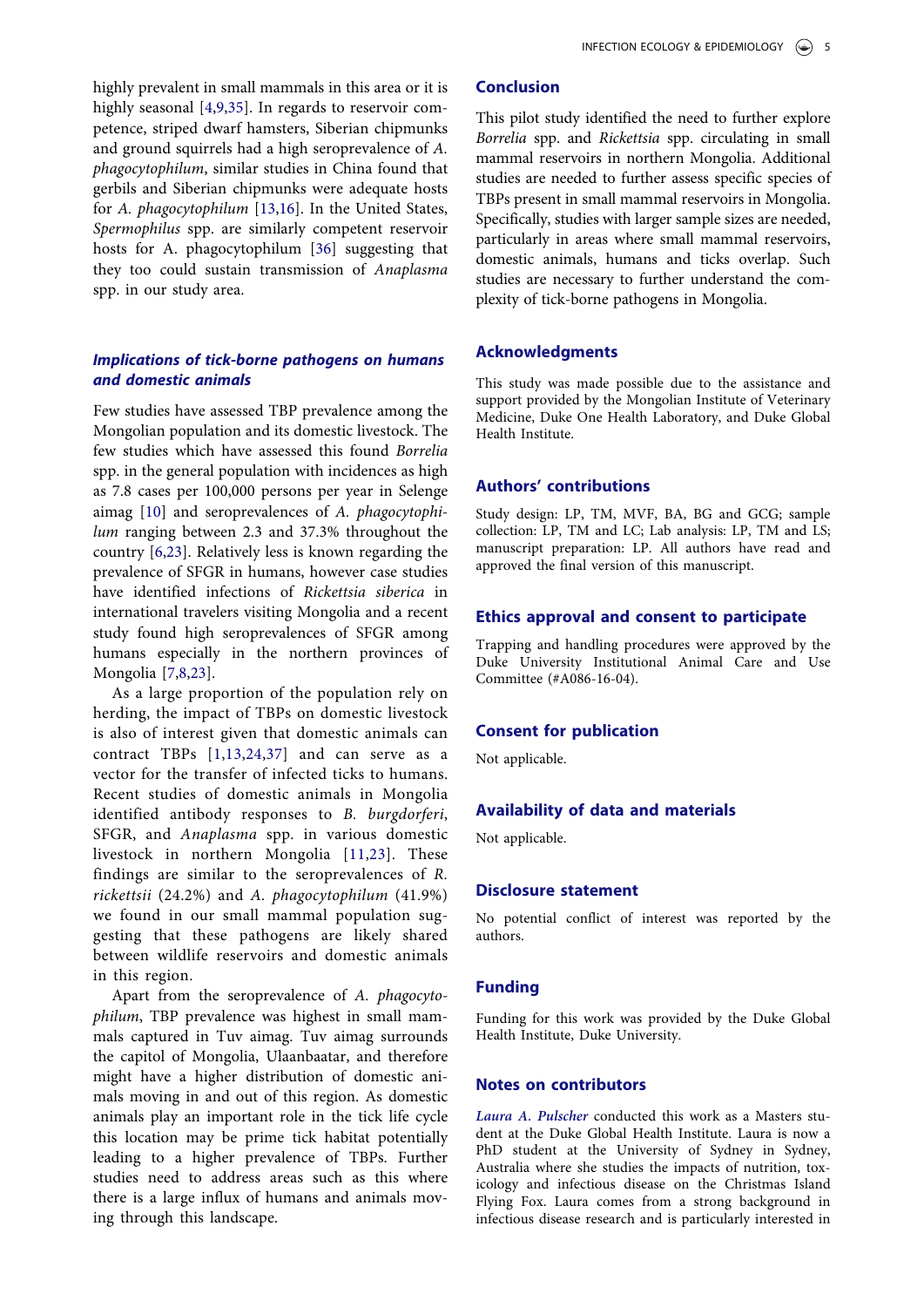the intersection between human, animal and environmental health with an emphasis on wildlife infectious diseases.

Thomas C. Mooreconducted this work as a Masters student at the Duke Global Health Institute where he studied tick borne pathogens in northern Mongolia. Thomas is now an APHL-CDC infectious disease laboratory fellow for the<br>Tennesse Department of Health, Division of Tennesse Department of Health, Division of Communicable and Environmental Diseases and Emergency Preparedness in the Vector-borne Disease Program.

Luke Caddell is in his third year of his MD/MPH student at the University of Miami Miller School of Medicine. Luke has developed an interest in zoonotic pathogens, rural and itinerant groups, and emerging point-of-care diagnostic technologies.

Lkhagvatseren Sukhbaatar is a researcher in the Laboratory of Helminthology at the Institute of Veterinary Medicine, Mongolian University of Life Sciences in Ulaanbaatar, Mongolia.

Dr. Michael E. von Fricken is an Assistant Professor of Epidemiology in the Department of Global and Community Health. His research interests include vectorborne disease surveillance, control, and pathogen discovery. He has ongoing projects in Kenya, Mongolia, and Haiti focusing specifically on emerging pathogens transmitted by mosquitoes and ticks, and has conducted international training workshops on appropriate field methodology and data management for vector borne disease research. His work has had a direct impact guiding treatment policies of Rickettsial infections in Mongolia and the management of malaria in Haiti. He received his PhD from the University of Florida and completed his postdoctoral fellowship with Duke University, Division of Infectious Disease. He is now currently a Research Associate with the Smithsonian Institution, National Zoological Park, and holds a Visiting Scientist designation with the US Army Medical Research Institute of Infectious Diseases (USAMRIID) Diagnostic Systems Division, based out of Fort Detrick, MD.

Benjamin D. Anderson is an Assistant Professor of Science and Global Health at Duke Kunshan University. Dr. Anderson has a MPH and PhD in Public Health concentrating in One Health, with research interests and experience in emerging infectious diseases, zoonotic diseases, and viral respiratory pathogens. He has considerable laboratory experience, specifically in virology and molecular diagnostics, and has worked extensively in China and the USA performing bioaerosol studies in different animal agriculture and clinical settings.

Dr. Battsetseg Gonchigoo is a head of the Laboratory of Arachno-entomology and Protozoology at the Institute of Veterinary Medicine in Ulaanbaatar, Mongolia. Her team works on the study vector-borne animal diseases, coccidian parasites, as well as some zoonotic parasitic diseases.

Dr. Gregory Gray is a public health physician and infectious disease epidemiologist. He has extensive experience conducting population-based studies of respiratory infections and zoonotic diseases. He serves as a Professor at Duke University with 3 affiliations: the Division of Infectious Diseases in Duke University's School of Medicine, Duke Global Health Institute, and Duke Nicholas School of the Environment. He also serves as a

Professor at Duke-NUS Medical School in Singapore and at Duke Kunshan University in China.

### **ORCID**

Gregory C. Gray http://orcid.org/0000-0002-4628-5908

### **References**

- <span id="page-5-0"></span>[1] Steere AC, Coburn J, Glickstein L. The emergence of Lyme disease. J Clin Invest. [2004](#page-0-3) Apr;113(8):1093– 1101. PubMed PMID: 15085185; PubMed Central PMCID: PMCPMC385417.
- <span id="page-5-8"></span>[2] Comstedt P, Jakobsson T, Bergstrom S. Global ecology and epidemiology of Borrelia garinii spirochetes. Infect Ecol Epidemiol. [2011](#page-3-0);1. DOI:[10.3402/iee.](https://doi.org/10.3402/iee.v1i0.9545) [v1i0.9545](https://doi.org/10.3402/iee.v1i0.9545). PubMed PMID: 22957111; PubMed Central PMCID: PMCPMC3426327.
- <span id="page-5-1"></span>[3] Swanson SJ, Neitzel D, Reed KD, et al. Coinfections acquired from ixodes ticks. Clin Microbiol Rev. [2006](#page-0-4) Oct;19(4):708–727. PubMed PMID: 17041141; PubMed Central PMCID: PMCPMC1592693.
- <span id="page-5-2"></span>[4] Javkhlan G, Enkhtaivan B, Baigal B, et al. Natural Anaplasma phagocytophilum infection in ticks from a forest area of Selenge province, Mongolia. Western Pac Surveill Response J. [2014](#page-0-5);5(1):21–24. PubMed PMID: 24734213; PubMed Central PMCID: PMCPMC3984964
- <span id="page-5-7"></span>[5] Speck S, Derschum H, Damdindorj T, et al. Rickettsia raoultii, the predominant Rickettsia found in Mongolian Dermacentor nuttalli. Ticks Tick Borne Dis. [2012](#page-3-1) Sep;3(4):227–231. PubMed PMID: 22784401; Eng.
- <span id="page-5-9"></span>[6] Walder G, Lkhamsuren E, Shagdar A, et al. Serological evidence for tick-borne encephalitis, borreliosis, and human granulocytic anaplasmosis in Mongolia. Int J Med Microbiol. [2006](#page-4-0) May;296(Suppl 40):69–75. PubMed PMID: 16524782.
- <span id="page-5-10"></span>[7] Lankester T, Davey G. A lump on the head from Mongolia. Lancet. [1997](#page-4-1) Mar 1;349(9052):656. PubMed PMID: 9057768; Eng.
- <span id="page-5-11"></span>[8] Lewin MR, Bouyer DH, Walker DH, et al. Rickettsia sibirica infection in members of scientific expeditions to northern Asia. Lancet. [2003](#page-4-1) Oct 11;362 (9391):1201–1202. PubMed PMID: 14568744; Eng.
- <span id="page-5-5"></span>[9] Masuzawa T, Masuda S, Fukui T, et al. PCR detection of Anaplasma phagocytophilum and Borrelia burgdorferi in Ixodes persulcatus ticks in Mongolia. Jpn J Infect Dis. [2014;](#page-3-2)67:47–49.
- <span id="page-5-6"></span>[10] Scholz HC, Margos G, Derschum H, et al. High prevalence of genetically diverse Borrelia bavariensis-like strains in Ixodes persulcatus from Selenge Aimag, Mongolia. Ticks Tick Borne Dis. [2013](#page-3-2) Feb;4(1– 2):89–92. PubMed PMID: 23084366.
- <span id="page-5-4"></span>[11] Papageorgiou S, Battsetseg G, Kass Philip H, et al. Detection and epidemiology of tick-borne pathogens in free-ranging livestock in Mongolia. J Clin Exp Pathol. 2013;01(S3). doi: [10.4172/2161-0681.s3-006.](https://doi.org/10.4172/2161-0681.s3-006)
- <span id="page-5-3"></span>[12] Boldbaatar B, Jiang R-R, von Fricken ME, et al. Distribution and molecular characteristics of rickettsiae found in ticks across central Mongolia. Parasit Vectors. [2017](#page-0-5) Feb 2;10(1):61. PubMed PMID: 28153052; Eng.